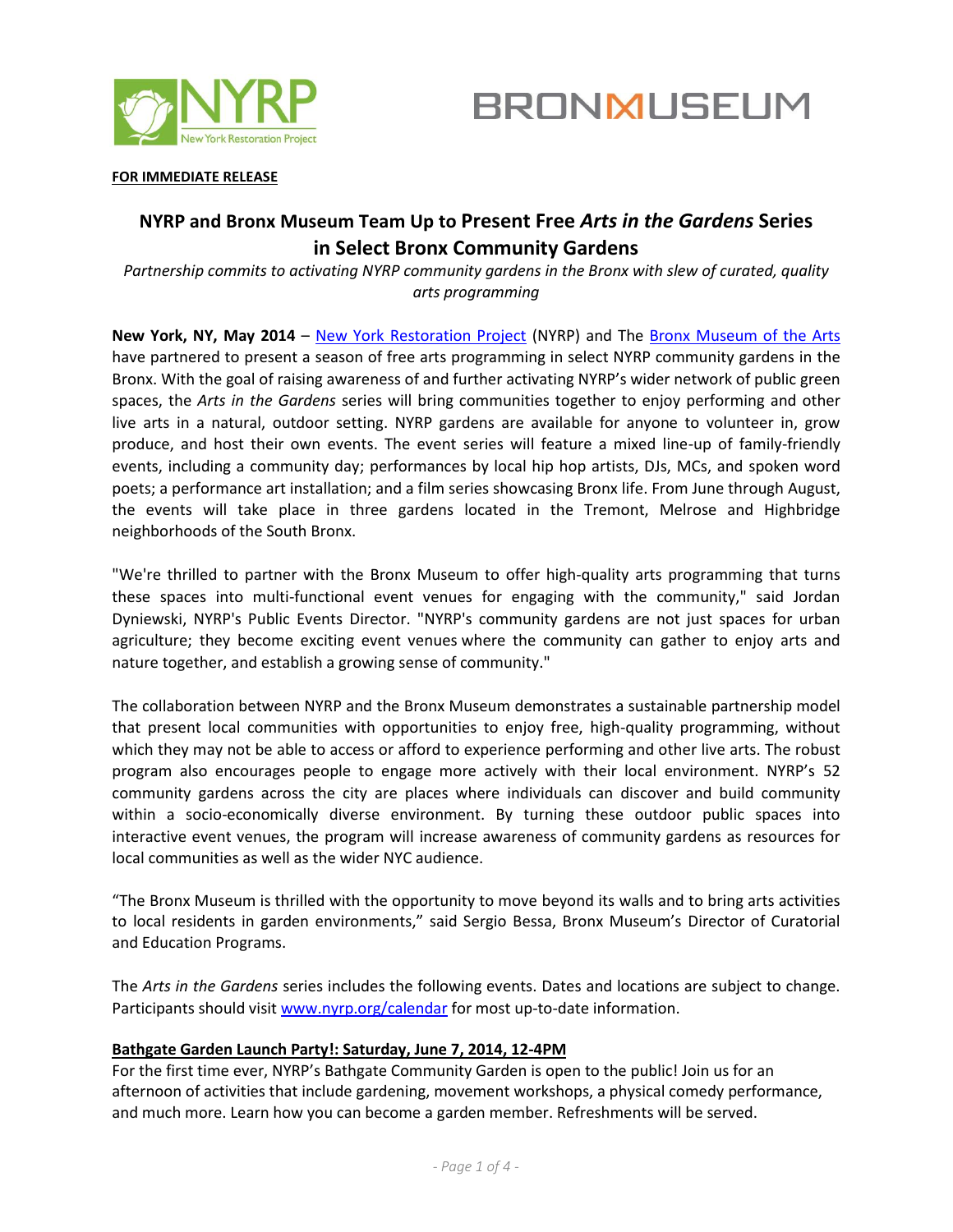| $12:00 - 4:00 \text{pm}$ | NYRP Educators will showcase the gardening space                    |
|--------------------------|---------------------------------------------------------------------|
|                          | Poet-Tree Workshop with E.J. McAdams                                |
| $12:30-1:30 \text{pm}$   | Imagination Movement Workshop by dancer-choreographer Martita Abril |
|                          | (suitable for ages $4 - 12$ )                                       |
| $2:00 \text{pm}:$        | Performance by Parallel Exit                                        |

Location: NYRP's Bathgate Community Garden, 1818-1836 Bathgate Avenue, Tremont

## **"Bronx Raised" Hip Hop Series: various dates in July and August, 6-8:30PM**

*Curated through [Circa '95](http://www.circa95.com/), events in this hip hop series will open with a DJ to set the mood. The night will progress with live performances by different local Hip-Hop artists delivering rhythm and rhymes reflecting a Bronx state of mind. Come check out some of the best the Bronx has to offer in hip-hop music, dance, and spoken word.*

## **Thursday, July 10, 6-8:30PM**

Featuring: DJ Polarity, The Bronx Boys (Dance), Bonafide (Poetry), Circa '95 (Hip-Hop) Location: NYRP's Target Bronx Community Garden, 1025 Anderson Avenue, Highbridge

## **Thursday, July 17, 6-8:30PM**

Featuring: DJ Fred Ones, [Rhyme Factory](http://www.rhymefactory.org/Rhyme_Factory/Welcome.html)'s Youth Group (MC's, Vocalist and Poets), Feenix Flames (MC Poet and Vocalist), Circa '95 (Hip-Hop) Location: NYRP's Willis Avenue Community Garden, 401 East 143<sup>rd</sup> Street, Melrose

## **Saturday July 26, 6-8:30PM**

Featuring: DJ Enygma, Division X (Hip-Hop), Flaco Navaja (Vocalist/Poet), Circa '95 (Hip-Hop) Location: NYRP's Target Bronx Community Garden, 1025 Anderson Avenue, Highbridge \* This event will be followed by a multimedia performance by artist Art Jones, who will use hybrid media to mix sound recordings of the garden, beats and melodies associated with the borough, a video montage of historical Bronx images, digital animation, and footage of the surrounding neighborhood.

## **Saturday August 2, 6-8:30PM**

Featuring: DJ Kid Koi, The Bronx Boys (Dance)[, RDAC BX](http://rdacbx.blogspot.com/) (Rebel Diaz Arts Collective), Circa '95 (Hip-Hop) Location: NYRP's Willis Avenue Community Garden, 401 East 143<sup>rd</sup> Street, Melrose

\* This event will be followed by a multimedia performance by artist Art Jones, who will roam the garden capturing audio and video to be mixed with beats and pre-recorded footage, wirelessly transmitted to a projector and sound system to present a live 'tour' of the space on temporary screens, made of fabric draped over items in the garden, such as trees, rain barrel, etc.

## **"Bronx through the Eyes of a Garden": July 26, August 2 and 6**

*Art Jones, an image and sound manipulator working with hybrid media through film, video, audio devices, will bring his art to three gardens in 90-minute performances to awaken the senses!*

## **Saturday, July 26, 8:30PM**

Art Jones will create an exciting visual and auditory performance. Projected through a system of hybrid media consisting of multi-directional speakers and central sound, sound recordings of the garden will be mixed with beats and melodies associated with the borough, and played along with a video montage of historical Bronx images, digital animation, and footage of the surrounding neighborhood.

Location: NYRP's Target Bronx Community Garden, 1025 Anderson Avenue, Highbridge

\* This performance is preceded by Circa '95, as part of the "Bronx Raised" Hip Hop Series.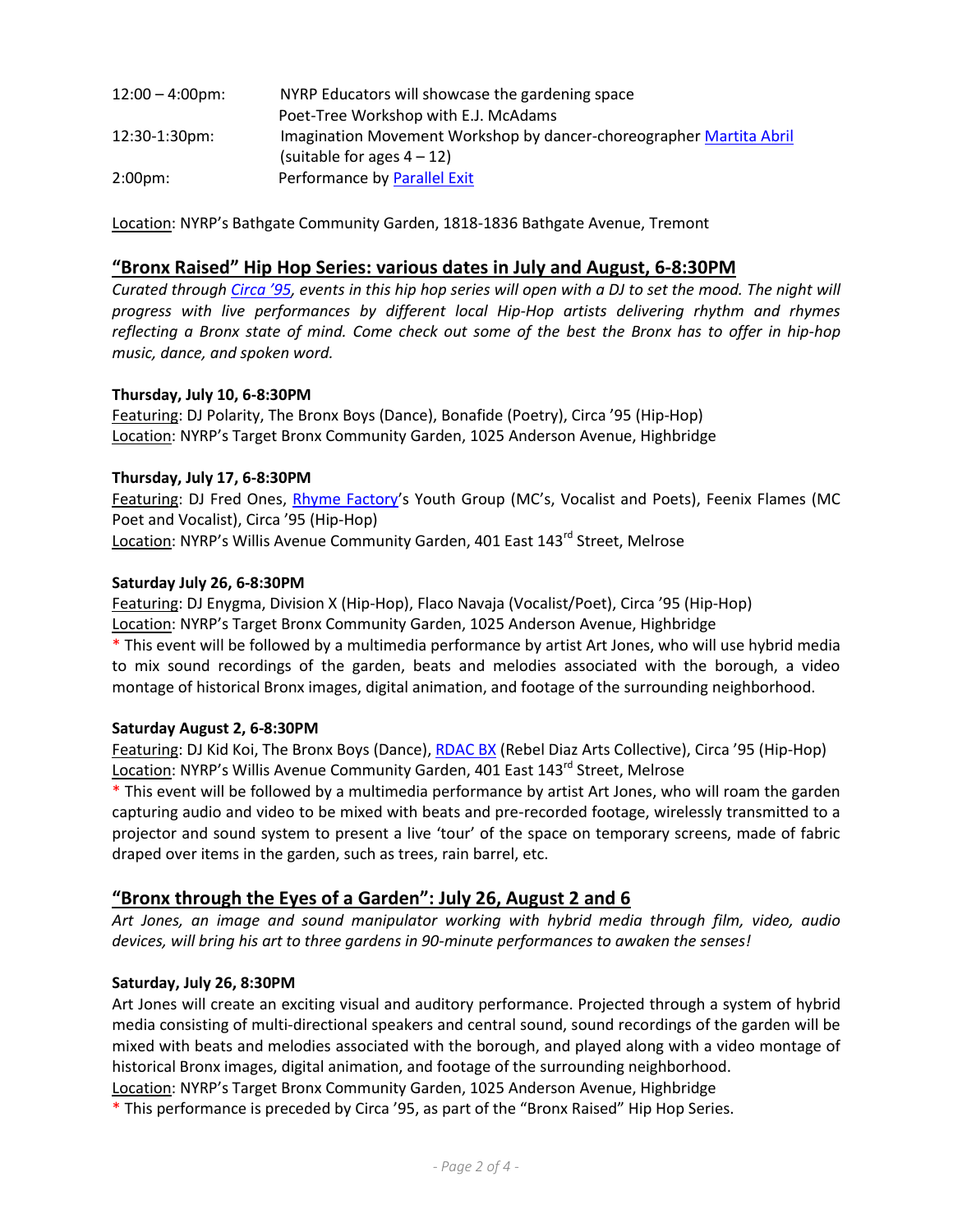## **Saturday, August 2, 8:30PM**

Art Jones will roam the garden capturing audio and video to be mixed with beats and pre-recorded footage, which are wirelessly transmitted to a projector and sound system to present a live 'tour' of the space on temporary screens, made of fabric draped over items in the garden, such as trees, rain barrel, etc.

Location: NYRP's Willis Avenue Community Garden, 401 East 143<sup>rd</sup> Street, Melrose

\* This performance is preceded by Circa '95, as part of the "Bronx Raised" Hip Hop Series.

## **Wednesday, August 6, approximately 9pm**

Art Jones will create an exciting visual and auditory performance. Projected through a system of hybrid media consisting of multi-directional speakers and central sound, sound recordings of the garden will be mixed with beats and melodies associated with the borough, and played along with a video montage of historical Bronx images, digital animation, and footage of the surrounding neighborhood.

Location: NYRP's Bathgate Community Garden, 1818-1836 Bathgate Avenue, Tremont

\* This performance is preceded by the screening of *Bronx Princess*, as part of the "Bronx Screened" film series, which starts at sunset, between 7 and 8PM.

## **"Bronx Screened" Film Series: August 6, 13, 20**

*Curated by the [Bronx Documentary Center,](http://bronxdoc.org/) this film series will tell the story of the Bronx through different heart-felt documentaries about history, culture, politics and social impact. Attendees are welcome to bring a picnic and blanket. Movies will begin between 7 and 8PM at sunset.*

## **Wednesday, August 6, at sunset**

#### Film: [Bronx Princess](http://www.bronxprincess.com/)

Description: Follows headstrong 17-year-old teenager Rocky's journey as she leaves behind her mother in New York City to reunite with her father, a chief in Ghana, West Africa.

Location: NYRP's Bathgate Community Garden, 1818-1836 Bathgate Avenue, Tremont

\* This screening will be followed by a multimedia performance by artist Art Jones, who will use hybrid media to mix sound recordings of the garden, beats and melodies associated with the borough, a video montage of historical Bronx images, digital animation, and footage of the surrounding neighborhood.

## **Wednesday, August 13, at sunset**

Film: Doin' It [in the](http://buy.doinitinthepark.com/) Park, 2012 Description: The film explores the definition of history, culture, social impact and global influence of New York's outdoor summer basketball scene

Location: NYRP's Willis Avenue Community Garden, 401 East 143<sup>rd</sup> Street, Melrose

## **Wednesday, August 20, at sunset**

Film: [Style Wars,](http://stylewars.com/) 1983

Description**:** It is regarded as the indispensable document of NY street culture and subway graffiti art of the early '80s, the filmic record of a golden age of youthful creativity that exploded into the world from a city in crisis. It won the Grand Prize for Documentaries at the 1983 Sundance Film Festival. Location**:** NYRP's Target Bronx Community Garden, 1025 Anderson Avenue, Highbridge

## **Wednesday, August 27, at sunset**

Film**:** [Sing your Song,](http://singyoursongthemovie.com/) 2011

Description**:** This film unearths Harry Belafonte's significant contribution to and his leadership in the civil rights movement in America and to social justice globally.

Location: NYRP's Willis Avenue Community Garden, 401 East 143<sup>rd</sup> Street, Melrose